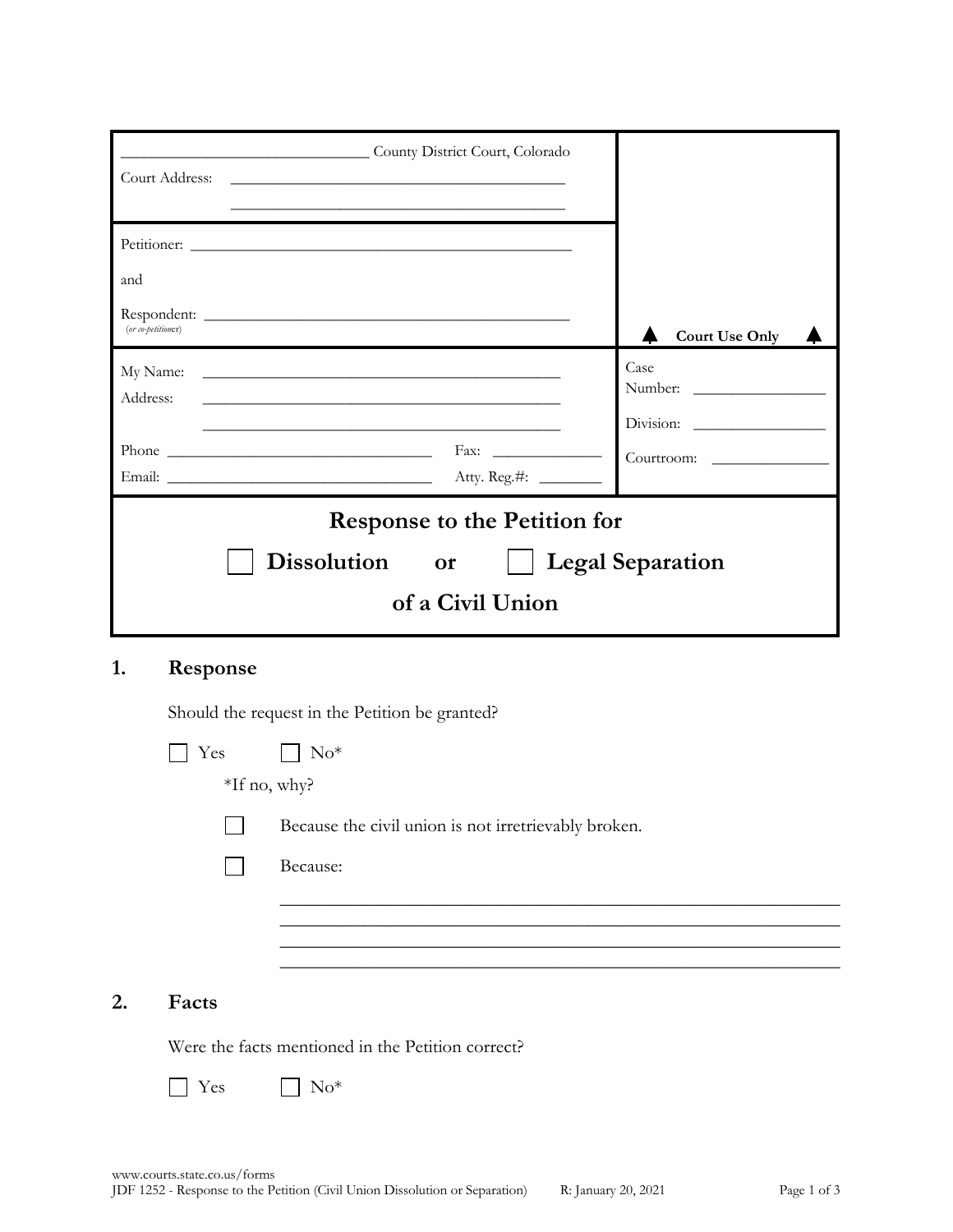|    |                                                                                    | *If no, the correct information is: |                                                                                     |  |                                                                                                                                                                                                              |  |  |
|----|------------------------------------------------------------------------------------|-------------------------------------|-------------------------------------------------------------------------------------|--|--------------------------------------------------------------------------------------------------------------------------------------------------------------------------------------------------------------|--|--|
|    |                                                                                    |                                     |                                                                                     |  |                                                                                                                                                                                                              |  |  |
|    |                                                                                    |                                     |                                                                                     |  |                                                                                                                                                                                                              |  |  |
|    |                                                                                    |                                     |                                                                                     |  | Attach more pages as you need.                                                                                                                                                                               |  |  |
| 3. |                                                                                    | Indian Child Welfare Act (ICWA):    |                                                                                     |  |                                                                                                                                                                                                              |  |  |
|    |                                                                                    |                                     | I am aware of the child or child's relatives having American Indian/Native American |  |                                                                                                                                                                                                              |  |  |
|    |                                                                                    |                                     | or Alaska Native ancestry.                                                          |  |                                                                                                                                                                                                              |  |  |
|    | Name of tribe(s):                                                                  |                                     |                                                                                     |  |                                                                                                                                                                                                              |  |  |
|    |                                                                                    | Note:                               | Assessment Form.                                                                    |  | If you checked that you are "aware" of the child or child's relatives<br>having any American Indian/Native American or Alaska Native ancestry,<br>you must complete and file with the court, JDF 1350 - ICWA |  |  |
|    | I am not aware of the child or child's relatives having any American Indian/Native |                                     |                                                                                     |  |                                                                                                                                                                                                              |  |  |
|    |                                                                                    | American or Alaska Native ancestry. |                                                                                     |  |                                                                                                                                                                                                              |  |  |
| 4. |                                                                                    | <b>My Request</b>                   |                                                                                     |  |                                                                                                                                                                                                              |  |  |
|    |                                                                                    |                                     | I ask that the Court enter orders for/to: Check all that apply                      |  |                                                                                                                                                                                                              |  |  |
|    | End the Civil Union                                                                |                                     |                                                                                     |  | Maintenance (partner Support)                                                                                                                                                                                |  |  |
|    |                                                                                    |                                     | <b>Attorney Fees and Costs</b>                                                      |  | Division of Property and Debts                                                                                                                                                                               |  |  |
|    |                                                                                    | Child Support                       |                                                                                     |  | Best Interest of the Child(ren)                                                                                                                                                                              |  |  |
|    |                                                                                    |                                     |                                                                                     |  |                                                                                                                                                                                                              |  |  |
|    |                                                                                    |                                     | Any other necessary orders as follows:                                              |  |                                                                                                                                                                                                              |  |  |
|    |                                                                                    |                                     |                                                                                     |  |                                                                                                                                                                                                              |  |  |
|    |                                                                                    |                                     |                                                                                     |  |                                                                                                                                                                                                              |  |  |
|    |                                                                                    |                                     |                                                                                     |  |                                                                                                                                                                                                              |  |  |
|    |                                                                                    |                                     |                                                                                     |  |                                                                                                                                                                                                              |  |  |